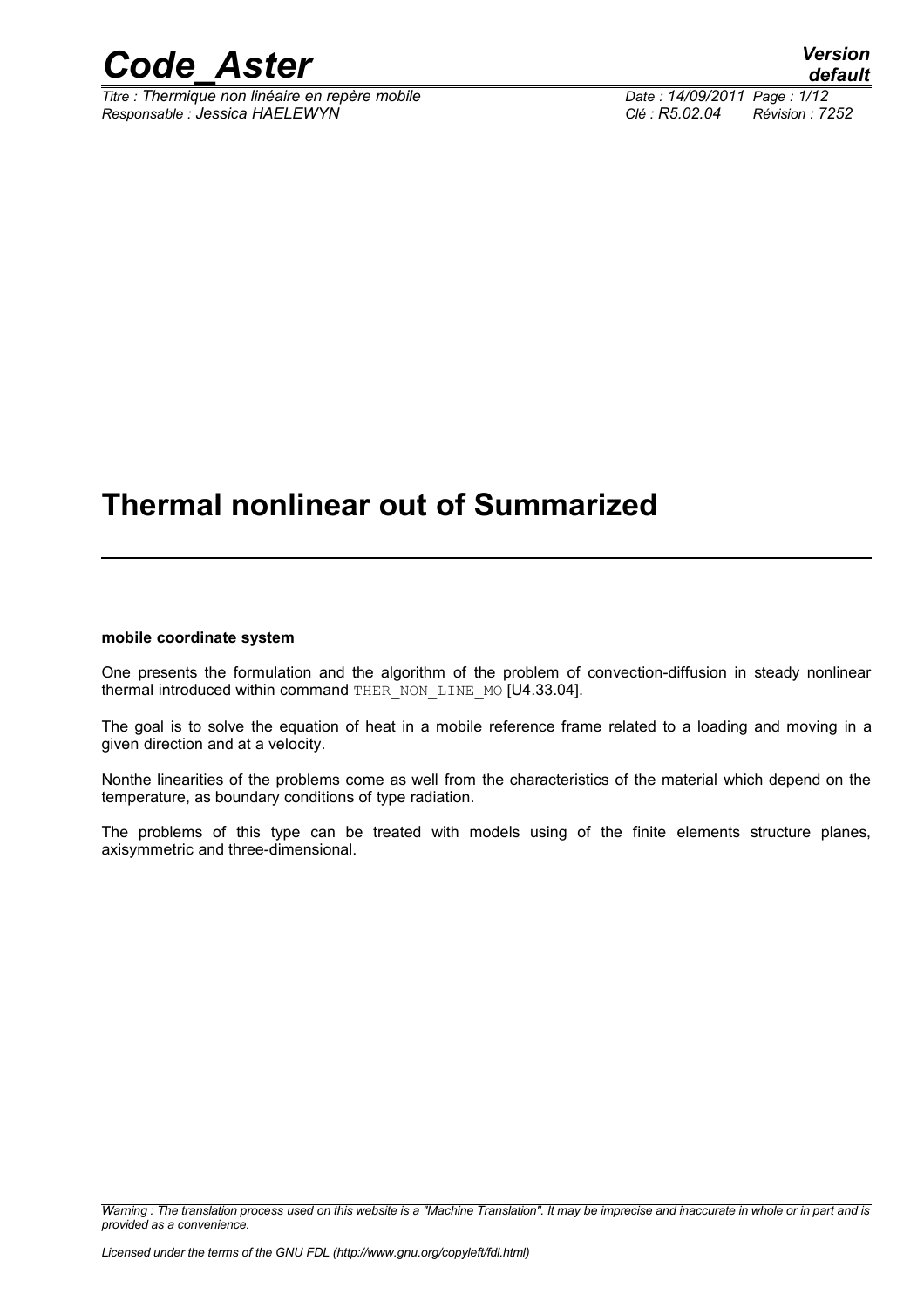*Titre : Thermique non linéaire en repère mobile Date : 14/09/2011 Page : 2/12 Responsable : Jessica HAELEWYN Clé : R5.02.04 Révision : 7252*

### **Contents**

| Processing of nonthe linearities related on the condition of nonlinear Fourier and thermal |  |
|--------------------------------------------------------------------------------------------|--|
|                                                                                            |  |
|                                                                                            |  |
|                                                                                            |  |
|                                                                                            |  |
|                                                                                            |  |

*Warning : The translation process used on this website is a "Machine Translation". It may be imprecise and inaccurate in whole or in part and is provided as a convenience.*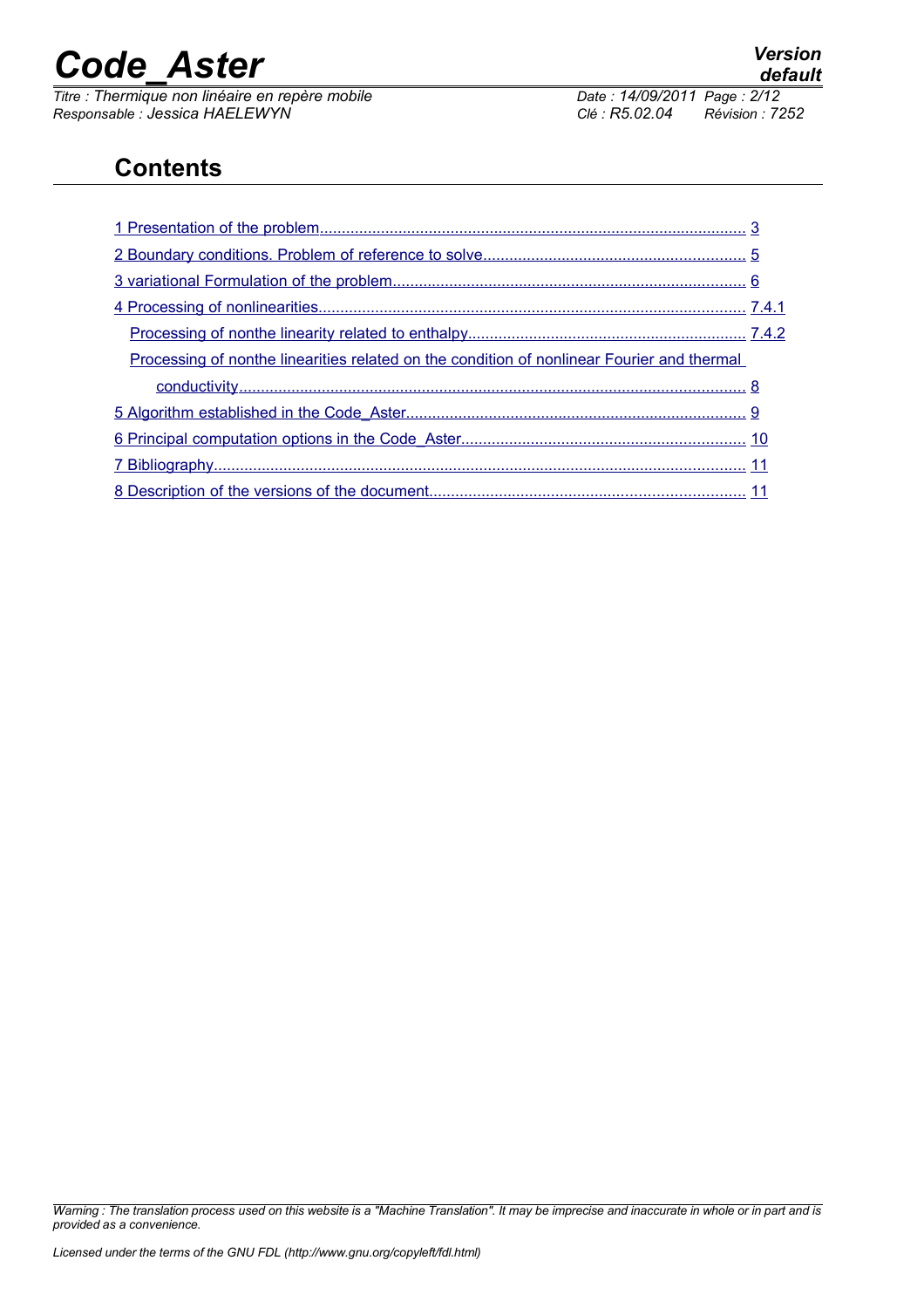*Titre : Thermique non linéaire en repère mobile Date : 14/09/2011 Page : 3/12 Responsable : Jessica HAELEWYN Clé : R5.02.04 Révision : 7252*

*default*

### **1 Presentation of the problem**

<span id="page-2-0"></span>the equation of heat present strong not linearities under certain conditions. It is the case when the material undergoes phase changes: those are accompanied by an abrupt variation of the characteristic quantities (heat capacity, enthalpy). This nonlinearity is all the more accentuated when with the problem of convection-diffusion is dealt, where appears the term of transport depend on the function enthalpy. The goal of this modelization is to deal with this last problem in permanent mode (steady case).

In all the cases, it is supposed that the velocity field is known a priori. The case of a mobile solid is rather frequent in practice. It relates to in particular the applications of welding or the surface treatment which bring into play a heat source moving in a given direction and at a velocity. The problem of thermal is then studied in a reference frame related to the source.

The problem with derivatives partial results from the equation of the total heat balance on any field  $\Omega$  which is written:

$$
\frac{d}{dt} \int_{\Omega} \rho \beta d \Omega = \int_{\Omega} Qd \Omega - \int_{\partial \Omega} \boldsymbol{q} \cdot \boldsymbol{n} d \Gamma
$$
\n  
\naccumulation  $\text{création} + \text{entrée-sortie}$ 

In this equation,  $\Omega$  represents a related, interior field with the studied system, which one follows in his motion,  $\beta$  represents the specific enthalpy of the material and  $\beta$  indicates his density.  $\beta$  is a voluminal heat source, *q* is the heat flux through the border ∂ ( *n* being the external norm), and *d* /*dt* is **the particulate derivative**.

The first term of [éq 1-1] is written (see for example [bib1]):

$$
\frac{d}{dt} \int_{\Omega} \rho \beta d\Omega = \int_{\Omega} \left( \frac{\partial (\rho \beta)}{\partial t} + \text{div} (\rho \beta V) \right) d\Omega
$$
 eq 1-2

or, taking into account the conservation of mass  $\left|\frac{\partial \rho}{\partial t}\right|$  $\frac{\partial P}{\partial t} + \text{div}\left(\rho V\right) = 0$  [bib1]:

$$
\frac{d}{dt} \int_{\Omega} \rho \beta \, d\Omega = \int_{\Omega} \left( \rho \, \frac{\partial \beta}{\partial t} + \rho \, V \cdot \mathbf{grad} \, \beta \right) d\Omega \tag{41-3}
$$

where  $V$  is the Flight Path Vector of displacement of the field  $\Omega$ .  $V$  is well informed under key word simple CONVECTION of commands AFFE\_CHAR\_THER and AFFE\_CHAR\_THER\_F.

*Warning : The translation process used on this website is a "Machine Translation". It may be imprecise and inaccurate in whole or in part and is provided as a convenience.*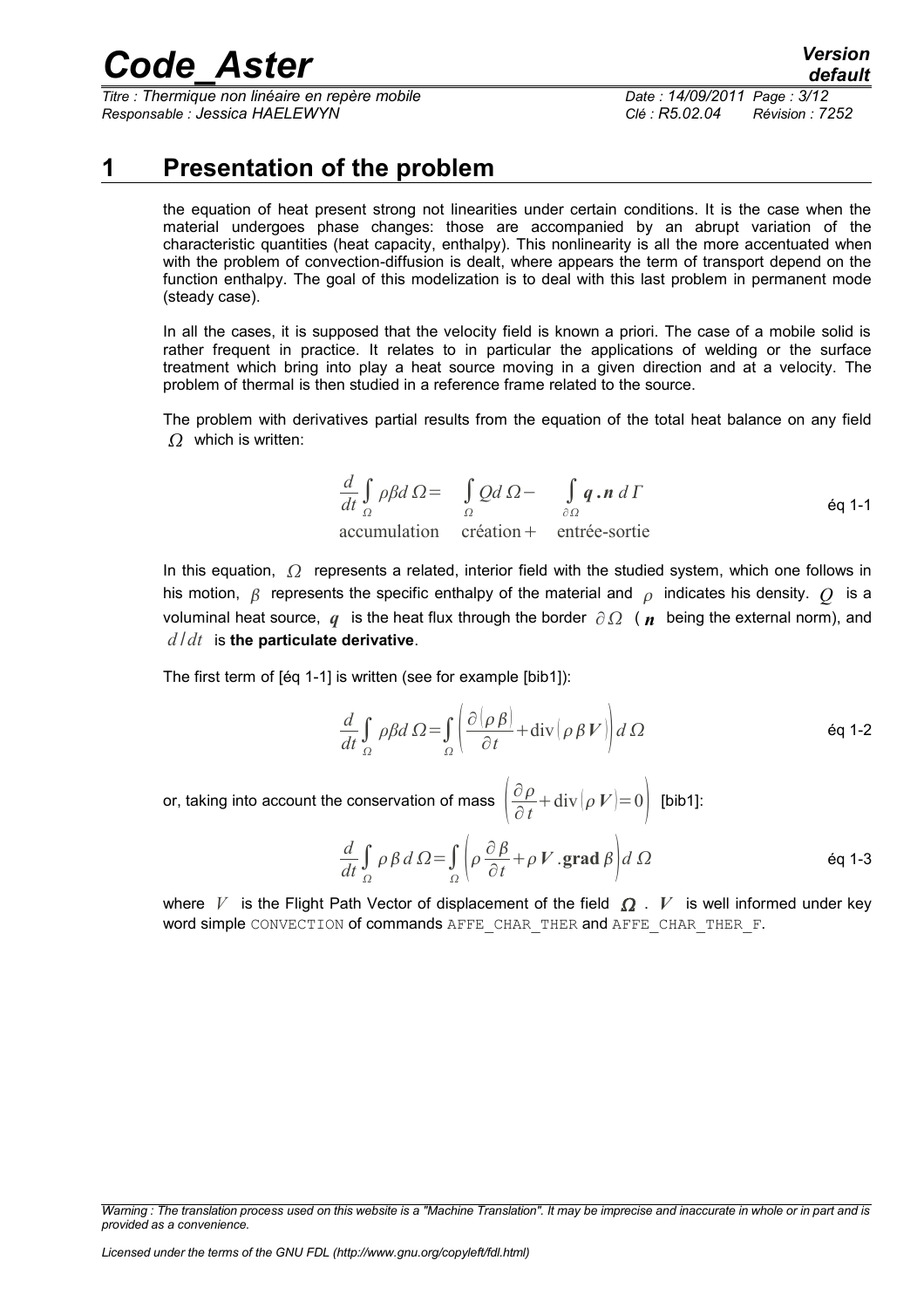*Titre : Thermique non linéaire en repère mobile Date : 14/09/2011 Page : 4/12 Responsable : Jessica HAELEWYN Clé : R5.02.04 Révision : 7252*

The second term of the second member of [éq 1-1] is written, taking into account the theorem of the divergence and the Fourier analysis  $q = -k/T$  grad  $T$  :

$$
\int_{\partial\Omega} \mathbf{q} \cdot \mathbf{n} \, d\Gamma = \int_{\Omega} \operatorname{div} \mathbf{q} \, d\Omega = -\int_{\Omega} \operatorname{div} \left(k \left(T\right) \mathbf{grad} \, T\right) d\Omega \tag{6q 1-4}
$$

where  $T$  is the temperature and  $k(T)$  is the thermal conductivity of the material, function of the temperature.

The equation [éq 1-1] in front of being satisfied for any field  $\Omega$ , it comes then:

$$
\rho \frac{\partial \beta}{\partial t} + \rho V . \text{grad} \beta - \text{div} (k(T) \text{grad } T) = Q \text{ in } \Omega \tag{1-5}
$$

**Note::**

Let us note that the classical case with,  $k|T| = k$  (constant) and  $V = 0$  , and where the *specific enthalpy is a linear function of the temperature,*  $\beta$   $|T|$  =  $CT$  gives again the well-known *classical equation:*

$$
\rho C \frac{\partial T}{\partial t} - kDT = Q \quad \text{in} \ \ \Omega
$$

*where is the Laplacian and C (constant) the specific heat represents.*

The problem with partial derivatives treaty by the command THER\_NON\_LINE\_MO [U4.33.04], consists in solving the equation [éq 1-5] in the steady case (directly at the permanent state) with boundary conditions on the border  $\partial \Omega$ .

This problem is formally written in the following form:

$$
V.\text{grad } u(T) - div(k|T)\text{grad } T) = Q, \quad \text{dans } \Omega, + \text{conditions aux limites} \qquad \text{sur } \partial \Omega \qquad \text{eq 1-6}
$$

where we adopted the notation, valid for all the continuation,  $u(T) = \rho \beta(T)$  where  $\rho$  is constant, defining the voluminal enthalpy.

*Warning : The translation process used on this website is a "Machine Translation". It may be imprecise and inaccurate in whole or in part and is provided as a convenience.*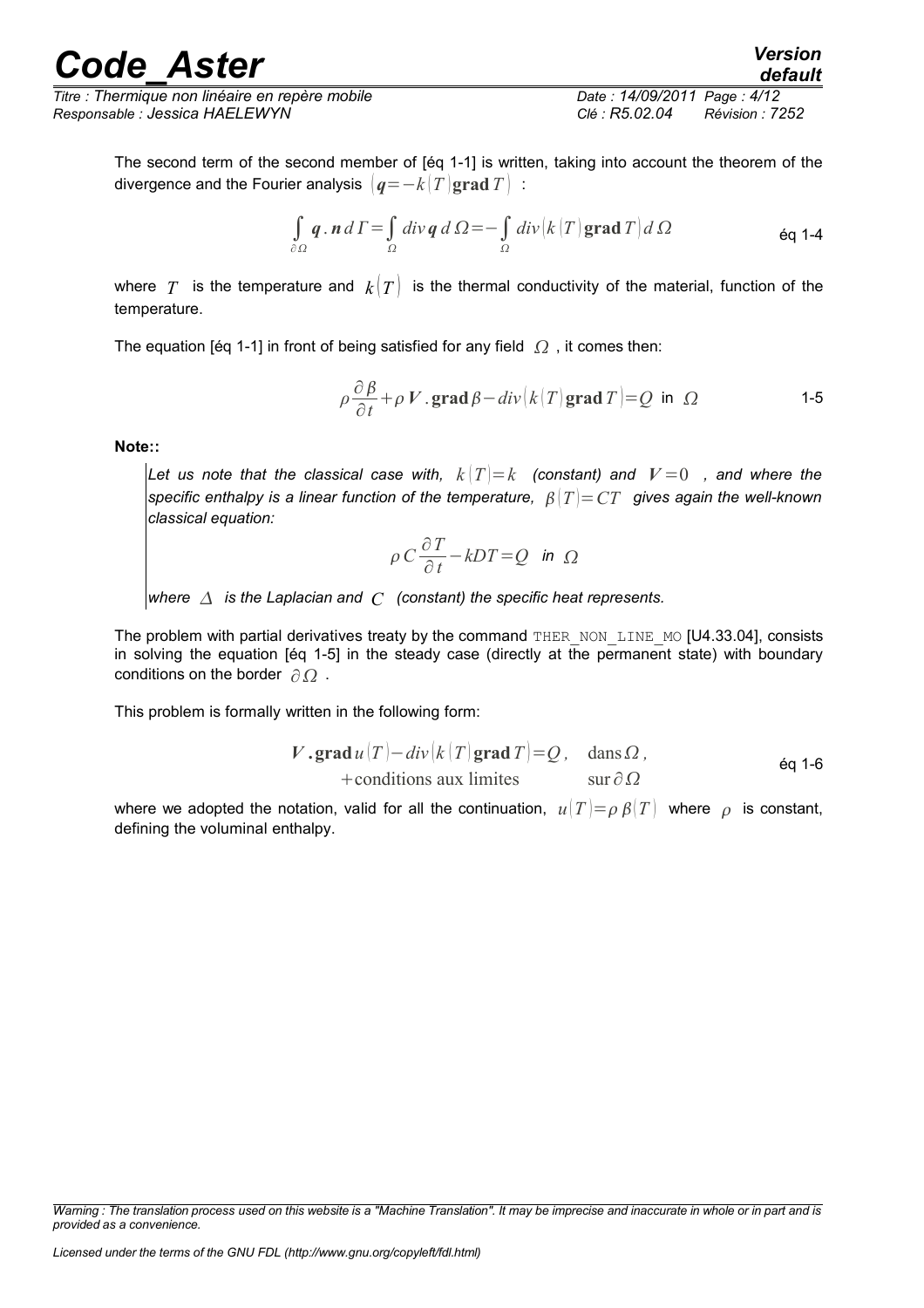*Titre : Thermique non linéaire en repère mobile Date : 14/09/2011 Page : 5/12 Responsable : Jessica HAELEWYN Clé : R5.02.04 Révision : 7252*

#### **2 Boundary conditions. Problem of reference to be solved**

<span id="page-4-0"></span>One will refer, for example, with [R5.02.01] for more information on the thermal boundary conditions of type Dirichlet, Neumann and linear Fourier, and with [R5.02.02] for the nonlinear normal flux boundary conditions type (nonlinear Fourier).

Of enthalpic formulation, the steady problem of **thermal** thus consists in solving in a field  $\Omega$  of border on ∂ *.*

$$
V.\mathbf{grad}\,u(T)-div(k(T)\mathbf{grad}\,T)=Q\text{ in }\Omega
$$

with 
$$
k(T)\frac{\partial T}{\partial n} = \gamma (T_{ext} - T)
$$
 out of  $\partial_1 \Omega$  2-2

$$
k(T)\frac{\partial T}{\partial n} = q_0 \quad \text{on} \quad \partial_2 \Omega \tag{2-3}
$$

$$
k(T)\frac{\partial T}{\partial n} = \alpha(T) \text{ on } \partial_3 \Omega
$$
 2-4

$$
T = T_0 \text{ on } \partial_4 \Omega \qquad \qquad 2-5
$$

where:

- $T_0$ : is the temperature imposed on  $\partial_4 \Omega$ ;
- *q*<sub>0</sub>: is the normal flux imposed on  $\partial_2 \Omega$ ;
- $\gamma$  : is the thermal coefficient of heat exchange;
- *T*<sub>*ext*</sub> : is the outside temperature ;
- $\alpha(T)$ : is the normal flux of nonlinear type Fourier (radiation).

The equations [éq 2-2], [éq 2-5] the boundary conditions of the types represent, respectively: Linear Fourier, Neumann, nonlinear Fourier and Dirichlet.

The problem of reference [éq 2-1], [éq 2-5] is strongly nonlinear because of nonthe linearities on  $k(T)$ ,  $u(T)$  (phase change) and  $\alpha(T)$  (radiation).

*Warning : The translation process used on this website is a "Machine Translation". It may be imprecise and inaccurate in whole or in part and is provided as a convenience.*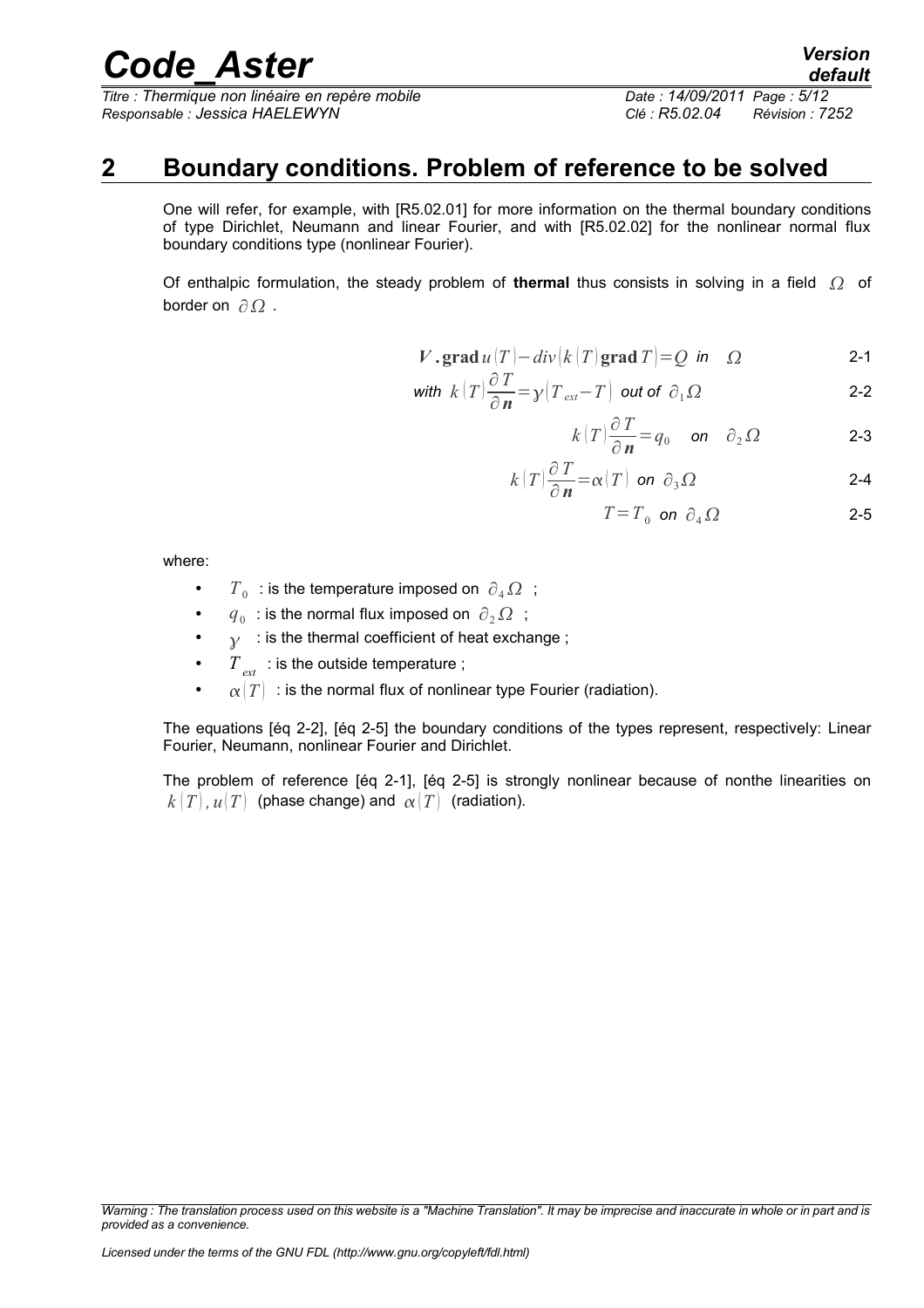*Titre : Thermique non linéaire en repère mobile Date : 14/09/2011 Page : 6/12 Responsable : Jessica HAELEWYN Clé : R5.02.04 Révision : 7252*

### **3 Variational formulation of the problem**

<span id="page-5-0"></span>Is  $\Omega$  open of  $\mathbb{R}^3$ , border  $\partial \Omega = \partial_1 \Omega \cup \partial_2 \Omega \cup \partial_3 \Omega \cup \partial_4 \Omega$  such as,

for 
$$
i \neq j
$$
 and  $i, j = 1, ..., 4$ , one a:  $\partial_i \Omega \cap \partial_j \Omega = \emptyset$ .

That is to say still  $\psi$  a sufficiently regular function which is cancelled on  $\partial_4 \Omega$ :  $\psi \in V = \left| y \right.$  régulière et  $\psi \big|_{\partial_4 \Omega} = 0 \right|$ .

Let us multiply by  $\psi$  the two members of the equation [éq 2-1], then integrate on  $\Omega$ . An integration by parts gives then:

$$
\int_{\Omega} Qy d\Omega = \int_{\Omega} V \cdot \mathbf{grad} \, u(T) \, y d\Omega - \int_{\Omega} div(k(T) \mathbf{grad} \, T) y d\Omega
$$
\n
$$
= \int_{\Omega} V \cdot \mathbf{grad} \, u(T) \, y d\Omega + \int_{\Omega} k(T) \mathbf{grad} \, T \cdot \mathbf{grad} \, y d\Omega - \int_{\partial \Omega - \partial_4 \Omega} \left( k(T) \frac{\partial T}{\partial n} y \right) dG
$$

éq 3-1

since  $\psi$  is null on  $\partial_4 \Omega$ .

From where, by taking account of the boundary conditions [éq 2-2], [éq 2-3] and [éq 2-4], the variational formulation of the problem of reference which is given by the following equation:

$$
\forall \psi \!\in\! V
$$

$$
\int_{\Omega} k(T) \mathbf{grad} \, T. \mathbf{grad} \, yd \, \Omega + \int_{\Omega} V. \mathbf{grad} \, u(T) \, yd \, \Omega + \int_{\partial_{1}\Omega} gT ydG - \int_{\partial_{3}\Omega} \alpha(T) \, ydG
$$
\n
$$
= \int_{\Omega} Qyd \, \Omega + \int_{\partial_{1}\Omega} yT_{ext} \, ydG + \int_{\partial_{2}\Omega} q_{0} \, yd \, \Omega,
$$
\n
$$
\qquad \qquad \text{Eq 3-2}
$$

*Warning : The translation process used on this website is a "Machine Translation". It may be imprecise and inaccurate in whole or in part and is provided as a convenience.*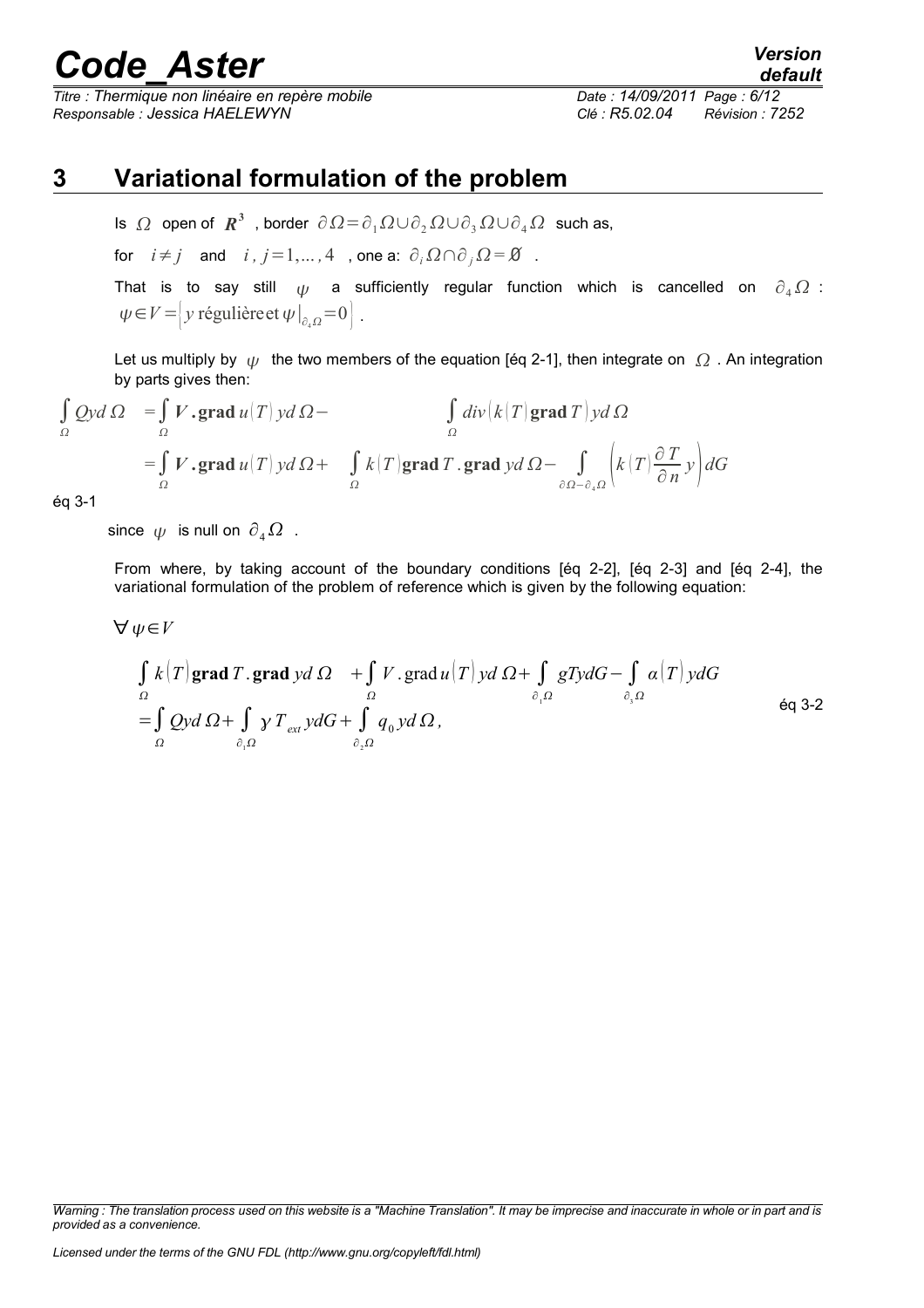*Titre : Thermique non linéaire en repère mobile Date : 14/09/2011 Page : 7/12 Responsable : Jessica HAELEWYN Clé : R5.02.04 Révision : 7252*

### **4 Processing of nonthe linearities**

<span id="page-6-1"></span>For the numerical resolution of the nonlinear problem that we consider, it is necessary to treat all nonthe linearities.

In our case, let us quote the strong not linearity related to the function enthalpy  $u(T)$  which takes into account the solid-liquid phase change, as well as nonthe linearity related to the possible presence of a boundary condition of normal flux nonlinear (radiation).

Let us recall that in the classical case of the nonlinear problems of transient thermal without convection, that is to say  $V=0$ , several methods of resolution are proposed in the literature. There as well exist methods using of the enthalpic formulations as methods using of the formulations in temperature, all having for goal as well as possible treating to it not linearity related to the enthalpy (phase change).

We return the reader to the reference [bib5] for abstract of the principal methods met in the literature. However, let us note that because of the difficulty related to the presence of the term of transport *V* **.**  $\boldsymbol{grad} \, u(T)$  in the problem, none of these methods will be employed in the continuation.

As in any iterative process, the goal of the numerical diagram in sight is to find a field of temperature  $T^{n+1}$  to the iteration  $n+1$ , starting from the field of temperature  $T^n$ , solution of the preceding iteration.

#### **4.1 Processing of nonthe linearity related to the enthalpy**

<span id="page-6-0"></span>In order to treat this nonlinearity, the strategy employed in this study was inspired by a technique of resolution of the free problems of borders [bib3], which, in the beginning was proposed in [bib4].

Let us regard the function enthalpy  $u(T)$  as being given in a reciprocal form: Temperature function of the enthalpy (opposite of the function  $u(T)$ ). In other terms one will have to treat the relation following Temperature-enthalpy:

$$
T = \tau(u) \tag{6q 4.1-1}
$$

the reason of this choice will be clearer in what follows. Indeed we will have to deal with a problem with two fields: a field of temperature and a field enthalpy. The discretization of the opposite function [éq 4.1-1] makes it possible to as follows increment the field enthalpy according to the current field of temperature (and not the reverse):

The development with the first order of the function  $\tau |u|$  is the following,

$$
T^{n+1} = \tau \left( u^n \right) + \tau' \left( u^n \right) \left( u^{n+1} - u^n \right),
$$

where  $\tau'$  is the derivative of the function defined by [éq 4.1-1] compared to its argument. In order to take into account this nonlinearity, and from [éq 4.1-2], one replaces  $u^{n+1}$  by an approximation according to the unknown field of temperature  $|T^{n+1}|$  in the following way:

$$
u^{n+1} - u^n = \omega \big( T^{n+1} - \tau \big( u^n \big) \big),
$$

where  $\omega$  is a parameter of relaxation, constant on all the field and during all the iterative process, representing the term 1  $\overline{\tau \sqrt{u^n}}$ .

*Warning : The translation process used on this website is a "Machine Translation". It may be imprecise and inaccurate in whole or in part and is provided as a convenience.*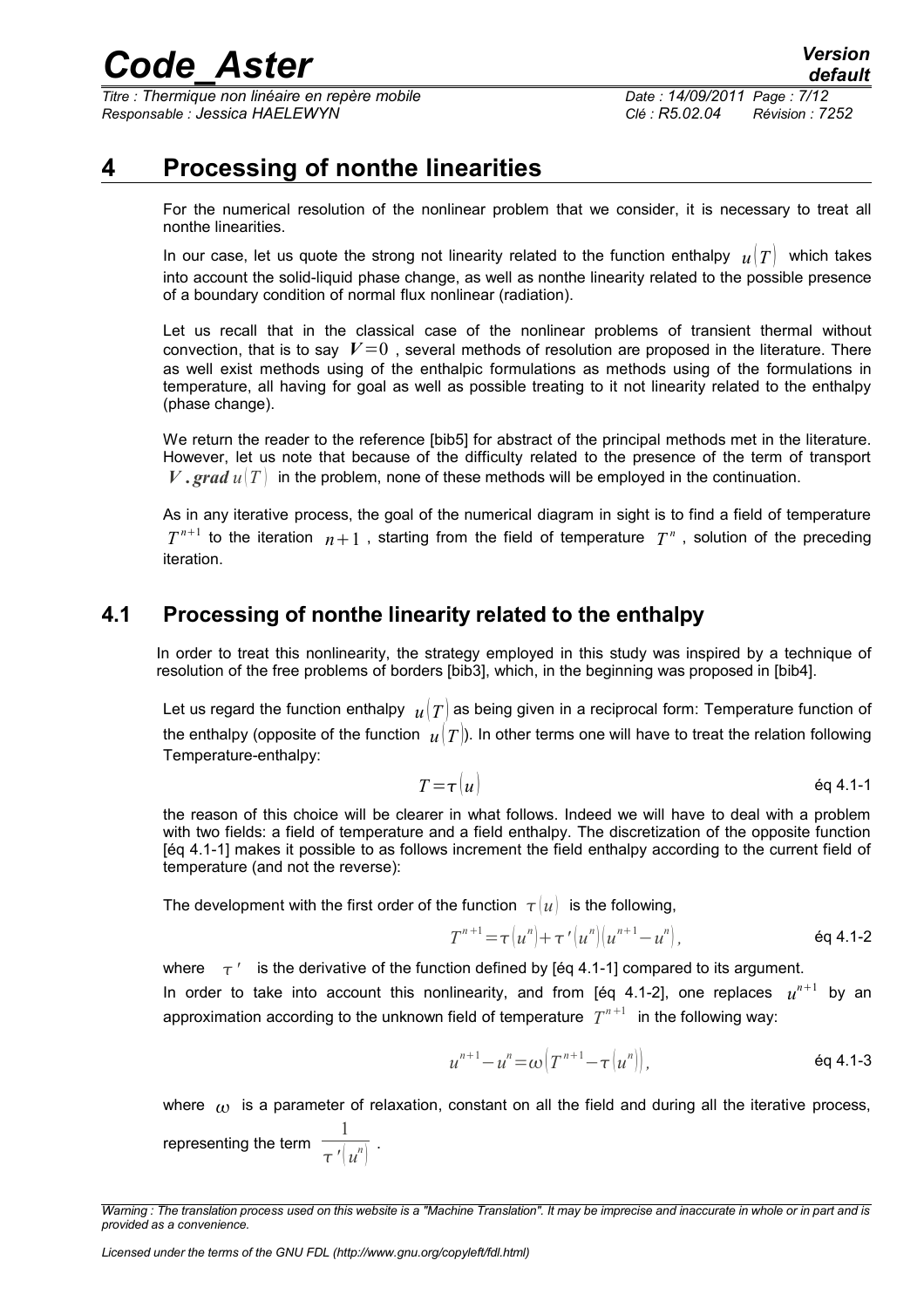*Titre : Thermique non linéaire en repère mobile Date : 14/09/2011 Page : 8/12 Responsable : Jessica HAELEWYN Clé : R5.02.04 Révision : 7252*

Because of the nonconvexity of the function  $\tau(u)$ , this parameter of relaxation must necessarily check the following condition [bib2], [bib3]:

$$
\omega \leq \frac{1}{\max_{n} \tau' (u^n)}
$$

In practice one takes  $\omega$  =  $\frac{1}{\max \tau' (u^n)}$ . *n*

In taking into account the approximation [éq 4.1-3], the discretization of the second term of the equation [éq 3-2] is expressed in the following way:

∫ Ω *V* • **grad**  $u^{n+1} \psi d\Omega = \int$ Ω *V* • grad  $u^n \psi d\Omega + \int$ Ω *ω V* **• grad**  $T^{n+1}$   $\psi$  *d* Ω −  $\int$ Ω  $\omega V$  **. grad**  $\tau (u^n) \psi d\Omega$ , éq 4.1-5

#### <span id="page-7-1"></span>**4.2 Processing of nonthe linearities related on the nonlinear condition of Fourier and thermal conductivity**

It not linearity related to the condition of normal flux nonlinear is treated by considering the development with the first order of the function (supposed sufficiently regular)  $\alpha$   $T$  which is given by:

$$
\alpha \big( T^{n+1} \big) = \alpha \big( T^n \big) + \alpha' \big( T^n \big) \big( T^{n+1} - T^n \big) ,
$$

where  $\left( \cdot \right)$  the derivative of the function compared to  $\left( \cdot \right)$  its argument indicates.

It appeared necessary to decide on a strategy of discretization of the term  $k/T$  *grad T* in the equation [éq 3-2] in order to be able to treat this nonlinearity for the steady problem which we consider. For that, we adopted the following approximation:

$$
k(T^{n+1})
$$
grad  $T^{n+1} = k(T^n)$ grad  $T^{n+1} - [k(T^n) - k(T^{n-1})]$ grad  $T^n$  6q 4.2-2

This discretization is in fact a simplification of the development to the first order of the term  $k$  *T* **grad** *T* . It is effective being in particular because of the low not linearity of the function  $k$  *T*) in practice.

#### **Note:**

*Also let us note that the following purely explicit approximation:*

$$
k(T^{n+1})
$$
grad  $T^{n+1} \approx k(T^n)$ grad  $T^{n+1}$ ,

*also give satisfactory results. This observation was checked from several numerical experiments.*

### **5 Algorithm established in** *Code\_Aster*

<span id="page-7-0"></span>the numerical diagram employed for the resolution of the problem of reference [éq 2-1], [éq 2-5] is deduced from the variational formulation [éq 3-2] and from the processing of the various not linearities, [éq 4.1-5], [éq 4.2-1], [éq 4.2-2], discussed in the preceding section.

The algorithm of resolution is consisted the sequence of two successive operations to each iteration of computation.

éq 4.1-4

*Warning : The translation process used on this website is a "Machine Translation". It may be imprecise and inaccurate in whole or in part and is provided as a convenience.*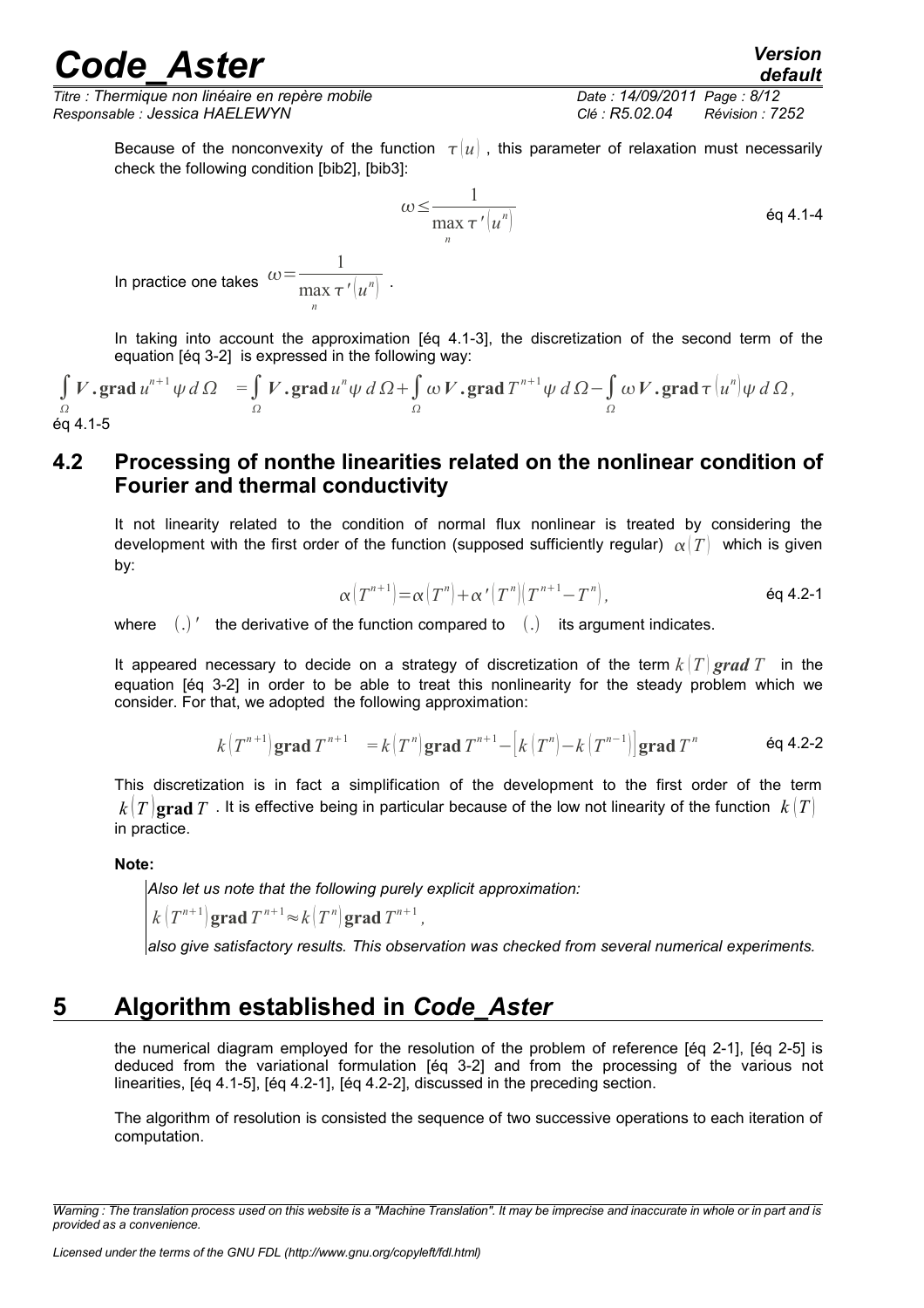*Titre : Thermique non linéaire en repère mobile Date : 14/09/2011 Page : 9/12 Responsable : Jessica HAELEWYN Clé : R5.02.04 Révision : 7252*

Knowing the fields solutions with the iteration  $n$  :  $T^n$  with the nodes and  $u^n$  Gauss points, one seeks the solutions  $\ T^{n+1}$  et  $u^{n+1}$ with the iteration  $n+1$  as follows:

$$
\nabla \psi \in V,
$$
\n
$$
\int_{\Omega} k(T^{n}) \operatorname{grad} T^{n+1} \cdot \operatorname{grad} \psi \, d\Omega + \int_{\Omega} \omega V \cdot \operatorname{grad} T^{n+1} \psi \, d\Omega
$$
\n
$$
+ \int_{\partial_{1}\Omega} \gamma T^{n+1} \psi \, d\Gamma - \int_{\partial_{1}\Omega} \alpha' (T^{n}) T^{n+1} \psi \, d\Gamma
$$
\n
$$
= \int_{\Omega} Q \psi \, d\Omega + \int_{\partial_{1}\Omega} \gamma T_{ext} \psi \, d\Gamma + \int_{\partial_{2}\Omega} q_{0} \psi \, d\Omega
$$
\n
$$
+ \int_{\partial_{1}\Omega} (\alpha(T^{n}) - \alpha' (T^{n}) T^{n}) \psi \, d\Gamma + \int_{\Omega} [k(T^{n}) - k (T^{n-1})] \operatorname{grad} T^{n} \cdot \operatorname{grad} \psi \, d\Omega
$$
\n
$$
+ \int_{\Omega} \omega V \cdot \operatorname{grad} t (u^{n}) \psi \, d\Omega - \int_{\Omega} V \cdot \operatorname{grad} u^{n} \psi \, d\Omega,
$$
\n
$$
u^{n+1} = u^{n} + \omega (T^{n+1} - \tau (u^{n}))
$$
\n
$$
\text{Eq 5-2}
$$

A each iteration, a linear problem of convection-diffusion is solved to obtain the field at nodes  $|T^{n+1}\rangle$ [éq 5-1], and then a simple on-the-spot correction is carried out to obtain the field with Gauss points  $u^{n+1}$  [éq 5-2].

The stopping criteria adopted in *Code\_Aster* utilize at the same time the two fields solutions: the field of temperature, and the field enthalpy.

The algorithm continues the iterations as long as at least one of the relative variations of reiterated is higher than the corresponding tolerance given by the user:

$$
\left(\sum_{i=1,\dots,odd} \left(T_i^{n+1} - T_i^n\right)^2\right)^{1/2} > \text{tole } 1
$$
  

$$
\left(\sum_{i=1,\dots,odd} \left(T_i^{n+1}\right)^2\right)^{1/2} > \text{tole } 1
$$
  

$$
\left(\sum_{i=1,\dots,ngg} \left(u_i^{n+1} - T_i^n\right)^2\right)^{1/2} > \text{tole } 2
$$
  

$$
\left(\sum_{i=1,\dots,ngg} \left(u_i^{n+1}\right)^2\right)^{1/2} > \text{tole } 2
$$

where *nddl* is the nombre total of the degrees of freedom to the nodes, and *npg* is the nombre total of Gauss points.

tole 1 is indicated under the key word crit temp rela key word factor convergence of the operator ther non line mo.

*tole* 2 is indicated under the key word crit enth rela key word factor convergence of the operator ther non line mo.

*Warning : The translation process used on this website is a "Machine Translation". It may be imprecise and inaccurate in whole or in part and is provided as a convenience.*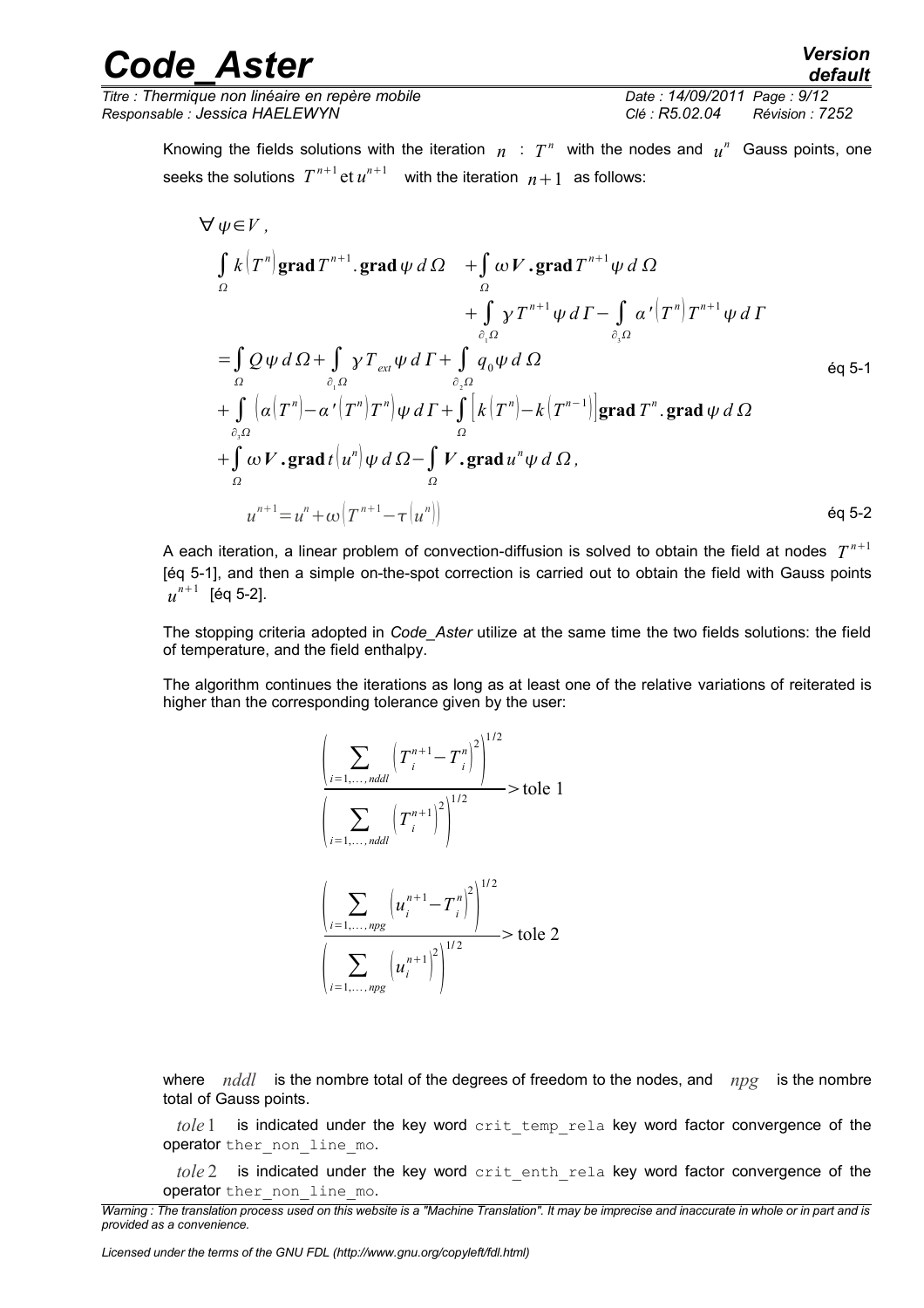

*Titre : Thermique non linéaire en repère mobile Date : 14/09/2011 Page : 10/12 Responsable : Jessica HAELEWYN Clé : R5.02.04 Révision : 7252*

*Warning : The translation process used on this website is a "Machine Translation". It may be imprecise and inaccurate in whole or in part and is provided as a convenience.*

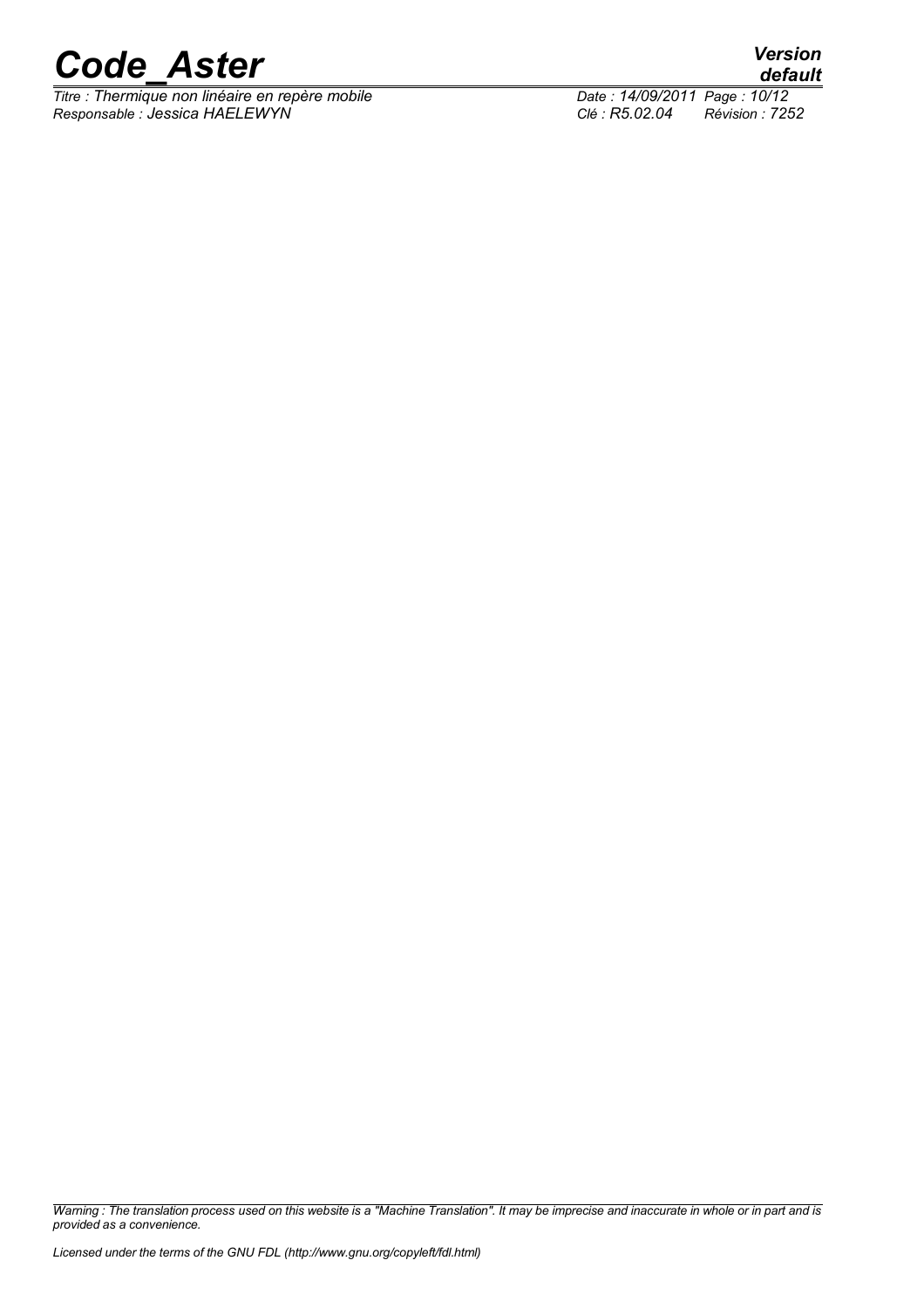*Titre : Thermique non linéaire en repère mobile Date : 14/09/2011 Page : 11/12 Responsable : Jessica HAELEWYN Clé : R5.02.04 Révision : 7252*

### **6 Principal computation options in** *Code\_Aster*

<span id="page-10-0"></span>One presents below the principal options of *Code\_Aster* specific to the unfolding of the algorithm [éq 5-1], [éq 5-2] above. On the other hand, we will not mention the nonspecific options of *Code\_Aster* and which are used in computation:

• Boundary conditions:

Linear Fourier **RIGI\_THER\_COET\_R** RIGI\_THER\_COET\_F ∫  $\partial_1\Omega$  $\gamma$ <sup>*T*<sup>*n*+1</sup></sub> $\psi$ *d Γ*</sup> Nonlinear Fourier RIGI\_THER\_FLUTNL ∫  $\partial_{3}\Omega$  $\alpha$ ' $(T^n)T^{n+1}\psi d\Gamma$ CHAR\_THER\_FLUTNL  $\int$  $\partial_{3}\Omega$  $\left[\alpha\left(T^{n}\right)-\alpha^{\prime}\left(T^{n}\right)T^{n}\right]\psi d\varGamma$ 

• elementary Matrixes and second member:

| RIGI THER TRANS  | $\int k[T^n]$ grad $T^{n+1}$ . grad $\psi d\Omega$                                                                    |
|------------------|-----------------------------------------------------------------------------------------------------------------------|
| RIGI THER CONV T | $\int \omega V$ . grad $T^{n+1} \psi d\Omega$                                                                         |
| CHAR THER TNL    | $\int [k(T^n)-k(T^{n-1})]$ grad $T^n$ . grad $\psi d\Omega$                                                           |
|                  | $+\int \omega \mathbf{V} \cdot \mathbf{grad} \tau (u^n) \psi d \Omega - \int V \cdot \mathbf{grad} u^n \psi d \Omega$ |

*Warning : The translation process used on this website is a "Machine Translation". It may be imprecise and inaccurate in whole or in part and is provided as a convenience.*